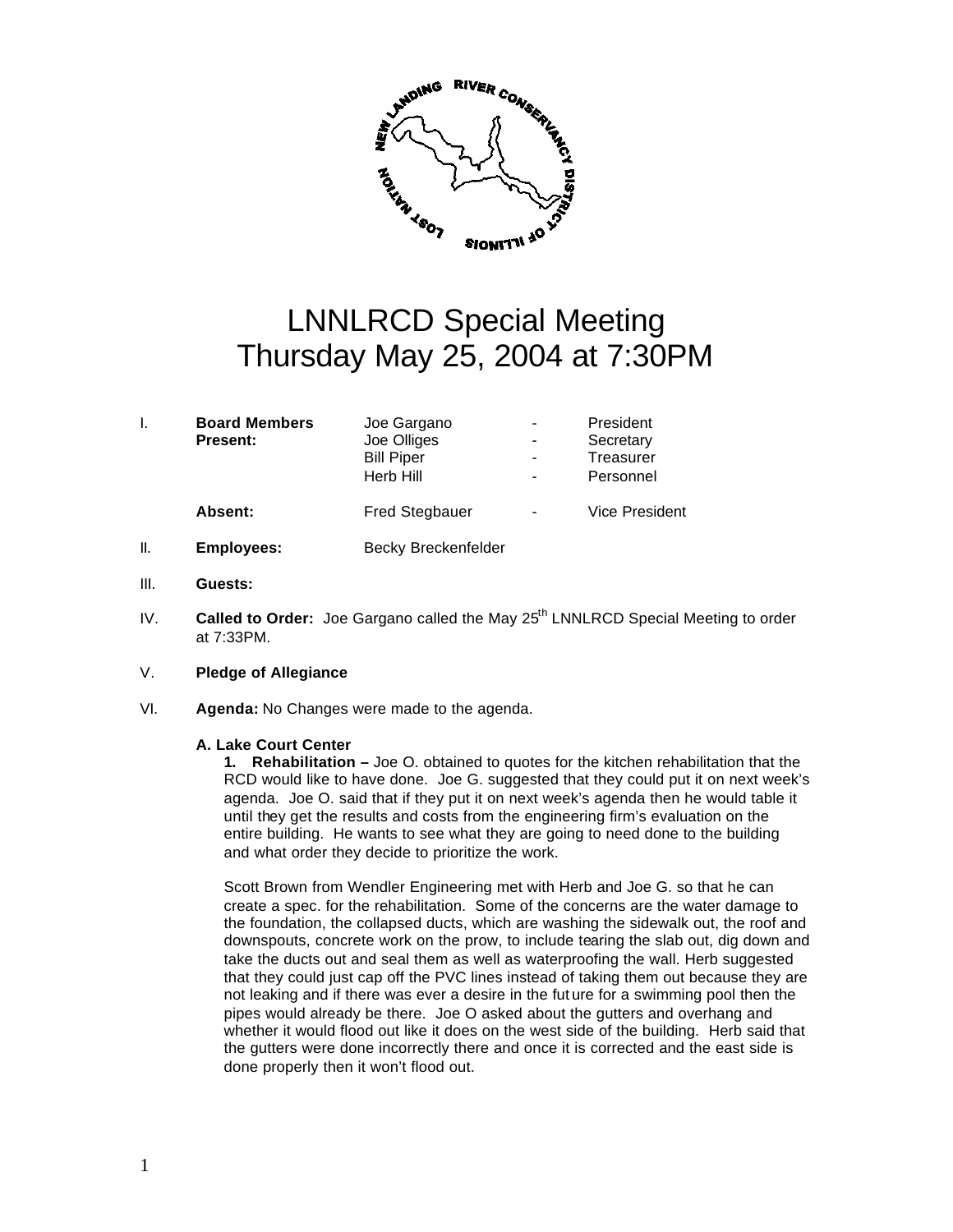Bill asked Herb what their first priority is and Herb said that addressing the structural damage and the wet footings is the main concern. He also feels that the building is pretty sound otherwise.

Joe G. reiterated that the work would include some roof repairs, excavating 6-8 feet along the south and east foundation walls, ripping out all of the concrete, sealing off the basement, and replacing the walks. When Joe G. asked the engineer what he estimated it would cost to get all the work done on the building, he guessed that it would probably cost \$40,000-45,000. Joe G. thinks that they could probably do it for less. Herb said that it would probably cost more. The engineer recommended that when they do the roof they should add a sister piece between the two halves to bring them up to the same level.

Herb said that the cinderblock at the top of the stairs is deteriorating and will need to be addressed once the basement is dried up.

2. **Engineering Fees –** Joe G. picked up a document from Scott outlying his services to include a site visit to inspect the exterior foundation, interior basement walls, provide recommendations to reduce the amount of water coming into the basement – to include general repair details of the south wall. He would provide an evaluation of the site's drainage and a plan to redirect surface drainage away from the structure, which may include downspouts and he would inspect the roof and probably include a recommendation to the board to get a few quotes from roofers for repairing it. The document said that the fees for the inspection cost would not exceed \$700. Construction, inspection, and other required additional services not covered in the outline above would be provided as requested at an hourly basis of \$85-100 an hour.

Becky asked Joe G. to get a copy of the sheet for the records and Joe G. said he would.

Joe G. said that if the board agreed to allow the engineer to provide the detailed report and recommendation plus several cross-section sketches of recommendations, they would not exceed \$700. If they agree to the proposals of additional services including preparation of the bid specs, that would be another lump sum of \$300.

Joe G. showed the board the bid spec. that he created last year for dredging and said that the board could probably create their own bid spec., however, he would prefer to let the engineer handle and approve the entire \$1,000 cost, due to the fact that the building is so vital to the public. Joe O. and Bill agreed. Joe G. said that when he was overseeing the dredging, he was over there for 6 hours a day and he was wondering when Herb would be available to commit 3-4 hours a day to oversee the job.

Herb said that if they hire an engineer they won't need him to oversee it. Joe G. said that that is not part of their inspection. Herb added that he would rather spend the \$1,000 and put it in the building, however, he understands that they have to cover themselves.

Joe G. used the example of when Tina hired a dredging expert for \$2,500 to come out and tell them that they have sediment built up in their lake. They based their dredging program last year on those recommendations.

Bill asked why Joe G. thinks that it is necessary for a board member to spend that much time overseeing the contractors and Joe G. said to make sure they are doing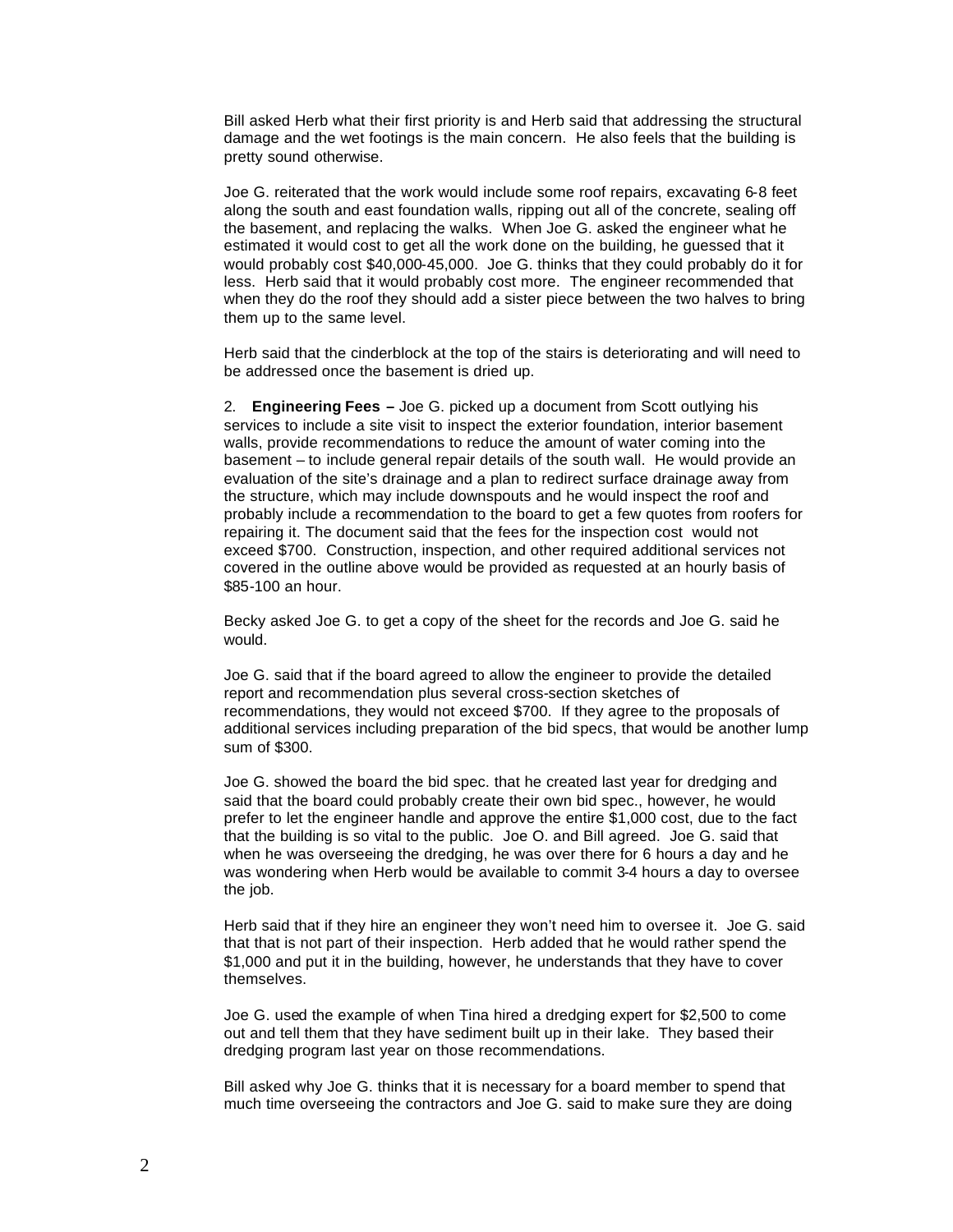what you want them to do. Bill said that they have a contract and (they should follow it.) Herb agreed with Joe G. stating that contractors will do it their way unless you keep an eye on them.

Herb has a commitment to selling his house up north. Joe G. said that if Herb is not able to commit the time then they need to decide how else they want to address it  $$ perhaps by hiring a building inspector or someone with construction experience to oversee the program. He would like whoever is supervising the project to come by in the morning, noon and night of every day of the job. Joe G. said that if they are going to hire someone to oversee the job, now would be the time to look for them. Joe O. agreed.

Joe O. motioned to accept Wendler Engineering's inspection evaluation for \$700 and the contract specification for \$300, not to exceed \$1,000. Bill seconded the motion. Motion approved with three ayes and Herb opposed. [05-25-04-01] Joe G. will contact Scott tomorrow.

**3. Keys –** When Joe O. had all the doors to the building keyed alike and new keys made, Becky distributed the new keys to everyone who had had a key previously. Joe G. was concerned with the amount of keys that have been distributed. Joe O. feels that no more than two keys should be issued to each group that uses the building. He also didn't mind allowing the two frequent renters to keep their keys as well. If the board does implement a two key per organization policy, then, according to the list that Becky has of keys that she passed out, the social committee would need to turn in three keys and the New Landing board would need to turn in one key. Joe O. said that he will write the letters to the social committee and the New Landing board – he asked Becky to call to find out to whom he should address the letters. Joe O. will also add in the letter a request for a key to the locks that the social committee has on the cabinets.

**B. Preliminary Budgetary Review –** Bill said that last week the board voted to keep \$20,000 in dredging, add \$25,000 to Land and Building to make it \$39,000, and to add \$25,000 into Lake Preservation making it \$43,951.64.

Based on conversations that they have had during the week and in executive session. Joe G. was approached earlier today about a possible real estate proposal and would like to enter into an executive session after next week's meeting to discuss it. Joe G. thinks that they should take the \$25,000 that they had voted last week to put into Lake Preservation and split it up as follows: add \$10,000 to the \$23,000 that is in *Land Acquisition and Construction* to make it \$33,000, add \$11,000 to the \$39,000 that is in *Land and Building: Repairs & Updates* to make it \$50,000, and add \$1,000 to *Professional Fees: other* to cover the engineer's costs, which would make it \$3,000. Joe O. suggested that they could just take the \$1,000 out of the *Land & Building: Repairs & Updates* line item, which way it keeps the cost related to the job. Joe G. said that they could do that. The final \$3,000 or \$4,000 would then remain in the *Lake Preservation* line item, bringing it down to \$21,951.64 or \$22,951.64.

The board discussed dredging and how about \$8,000 of the \$20,000 budgeted has already been spent and that they may need to spend some money this year to clean out the silt basins if they continue to get the rain that they have been getting. (Cost to clean them out is about \$3,000). Joe G. said that the dredging specialist that came out a couple years ago said that the silt basin should be maintained on a regular basis. Joe G. said that they should probably clean it out in June or July and then, if necessary, again in the fall. Herb asked if the silt basin had been cleaned out last year and Joe G. said yes, it had been cleaned out twice last year. They also discussed cleaning the Schings Park Basin in the fall.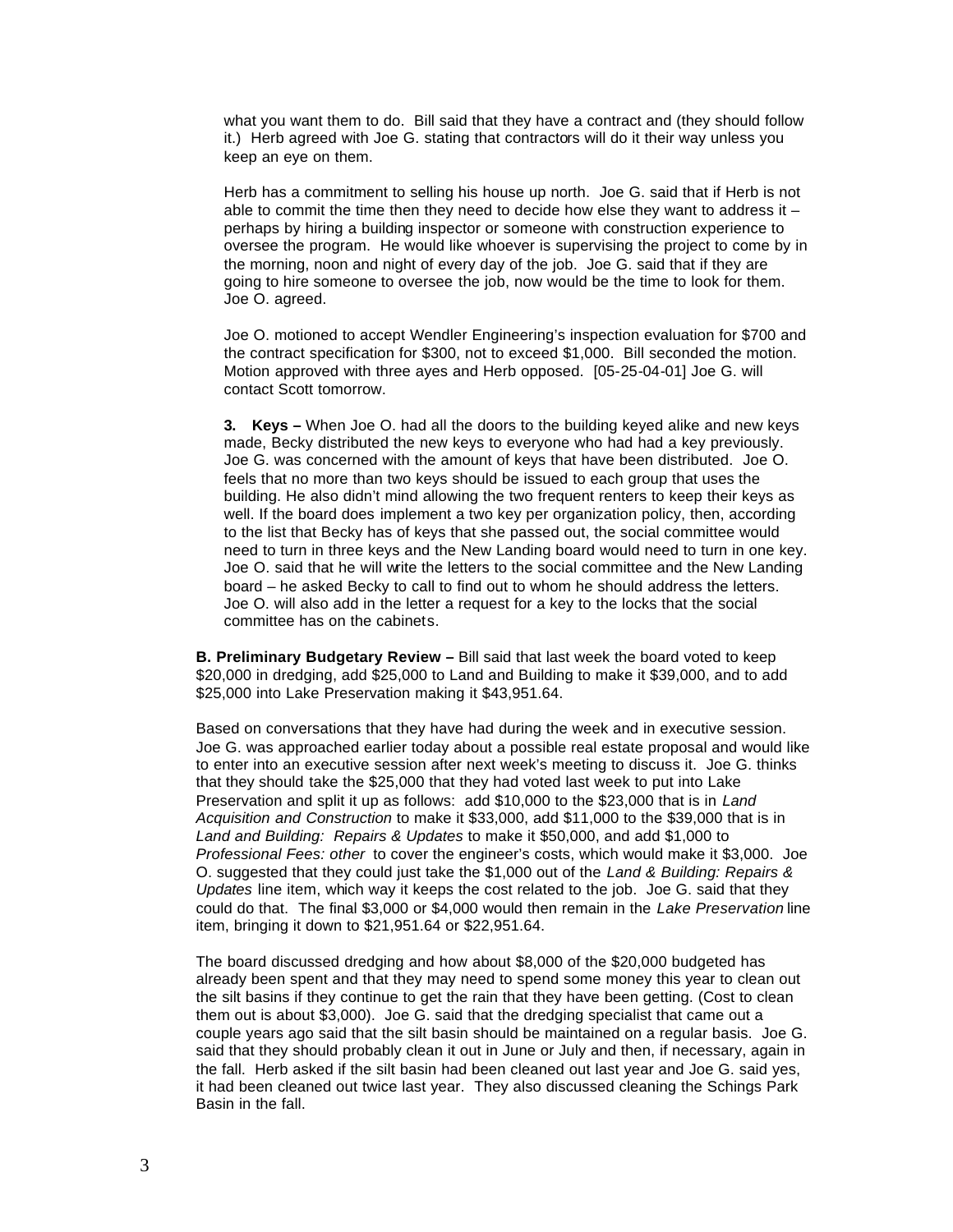Bill said that he switched the CD that was due into a shorter term one because there wasn't much difference in the interest rate earned on them. He also went over with Becky and Tina the timing of the payments from the county – there will be two big payouts in July and October, then a little one of what is left in December

Joe O. was concerned that the amount that has been budgeted for water and sewer wouldn't be enough if the utility company raises their prices. Joe G. said that they would have to take it out of the reserve fund.

Herb asked about the \$1500 that is budgeted for pop and Bill said that they purchase the pop to stock the machine from the Coca Cola Company in exchange for them having the machine in our foyer. It is really just a service to the community as the RCD just about breaks even with the money that they earn from the pop machine.

Joe asked Becky how much the amount of events that take place in the building has increased. Becky said that the usage of the building has at least doubled when you include all the events. Joe G. said that that would justify all the repairs that they want to do. Becky asked if the building will still be available for scheduled events during all that they want to renovate and Joe G. said that it would still be accessible. Joe O. said that the only time they wouldn't be able to use the building during the renovations would be when the kitchen was being done. They will coordinate with Becky to find the best time to do the work.

Joe G. asked Joe O. if he could be the information officer to gather all the information from the other board members, plus what is going on with the RCD, and have it ready to put in the Ripple by the 15<sup>th</sup> of every month. Joe O. agreed to take that on.

Joe O. motioned to accept the budget with the following changes: Remove the \$25,000 that is budgeted in the *Dredging* line item under *Lake Preservation* and use it to increase *Land Acquisition and Construction* from \$23,000 to \$33,000, increase *Land & Building: Repairs and Updates* from \$39,000 to 50,000, and increase *Lake Preservation* from \$18,951 to \$22,951. The entire budget is for \$206,901.64. Bill seconded the motion. Motion passed unanimously by roll-call vote [05-25-04-02]

**C. Campground Security** - Joe G. asked the board if they wanted to put up further chains to restrict access to the campground area. He said that they have been lucky so far in not having a lot of incidents occur, however, this time of year incidents usually happen. The chain has been found unlocked several times. They put logs in front to try to deter people, however, it is not effective in stopping people from going in – they simple move the logs aside. Joe G. was concerned about the port-a-potty company being able to access their unit to empty it if the RCD puts a chain up. They may have to move the port-a-potty to outside the chained area so that it is accessible.

If they do put chains up they will have to get Schulze a key so that he can still get in there to mow. Joe O. also noted that the ordinances prohibit children under18 camping unless accompanied by an adult. He recommended that they move the port-a-potty to the outside of the chain and have the employee put up more chain on each side. Herb and Bill agreed that the chain should be extended to keep people out.

Joe G. asked if Herb could check the campground occasionally for incidents or if the campground is unlocked and he asked Joe O. to try to find an incident form that the RCD could use to create their own forms.

Bill motioned to hold a closed meeting next week after the regularly scheduled meeting on June  $3<sup>d</sup>$  to discuss real estate. Joe O. seconded the motion. Motion passed unanimously by roll-call vote. [05-25-04-03]